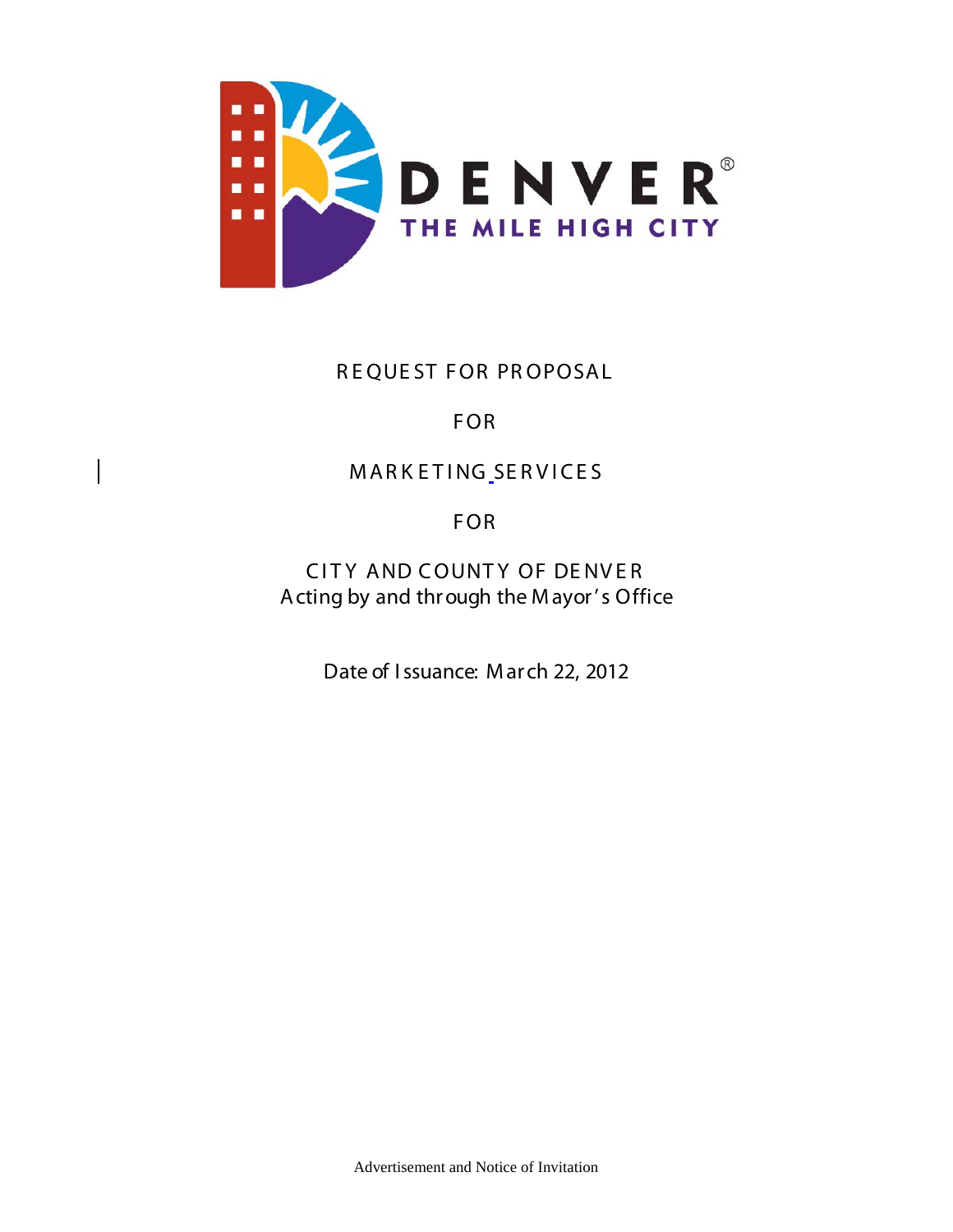#### **CITY AND COUNTY OF DENVER MAYOR'S OFFICE NOTICE OF REQUEST FOR PROPOSALS**

**The City and County of Denver, acting by and through the Mayor's Office, has issued a Request for Proposal**s (the "RFP"), for marketing services. Complete RFP documents will be available for download online at the following web address: www.denvergov.org/mayor.

**Responses in the form of printed proposals will be due at 5:00 p.m. Friday, April 13, 2012, local time**  delivered to Deputy Chief of Staff Evan Dreyer at the following address:

> Attn: Evan Dreyer Mayor's Office 1437 Bannock Street, Room 350 Denver, CO 80202

**An optional Pre-Proposal Meeting will be held at 1:00pm local time on Thursday, March 29, 2012,** in Conference Room 377, City and County Building, 1437 Bannock Street, Denver, CO. All parties interested in submitting a proposal are encouraged to attend. All Proposers will be held responsible for any information conveyed at the meeting. Further information about the meeting is contained in the RFP.

#### **General Statement of Work:**

The City is seeking professional marketing, branding and communications services, including but not limited to comprehensive, strategic and long-term planning, project work on an as-needed basis, and partnering with internal City stakeholders as well as external organizations. The City seeks a professional, full-service marketing and communications firm to provide comprehensive, strategic and innovative marketing and communications and marketing services on designated projects on an as-needed basis. The Successful Proposer shall fully coordinate all services under the Agreement with the Mayor's Chief of Staff, or the Chief of Staff's designee. Marketing initiatives include:

- **1.** Provide strategic marketing support for special projects related to tourism, conventions, and City events. This will include developing and providing a variety of promotional, publicity and advertising plans and informational materials consistent with specifications provided by the City.
- 2. Assist City agencies and departments as assigned to provide approved marketing services (agencies include: Office of Economic Development, Denver International Airport, Department of Public Works, Department of Parks and Recreation, and Arts and Venues).
- **3.** Provide recommendations and advice for Public Information Officers as requested.

#### **As the City's best interests may appear, the Chief of Staff for the Mayor's Office reserves the right to waive informalities in, and to reject any or all, proposals.**

Publication Dates: 201

Published In: The Daily Journal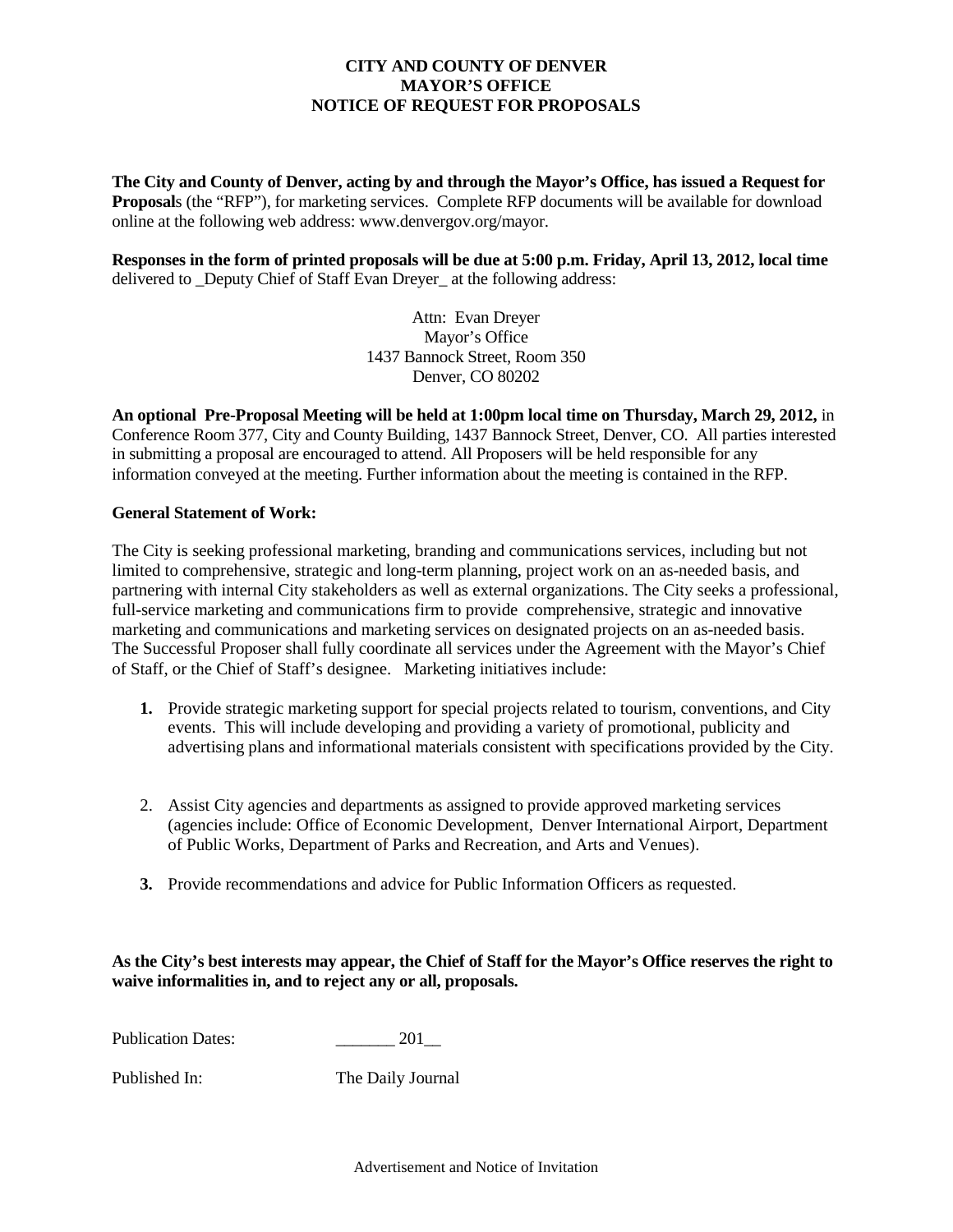#### **REQUEST FOR PROPOSAL**

#### **MARKETING SERVICES**

#### **Date of Issuance: March 22, 2012**

#### A. **PROJECT INFORMATION**

#### 1. **Introduction**

This Request for Proposal ("RFP") is issued to provide the selection process for marketing services. Proposals will be accepted from:

a. Individuals operating as independent contractors;

b. Non‐profit, non‐governmental entities;

c. For‐profit, private entities; and

d. Preference is given to proposers with experience working with public sector entities, including state and/or county government in outreach and education for the identified target groups.

Proposers submitting a response to the RFP will be asked at a minimum, to state their qualifications, understanding/experience relating to the project and offer their methodology for meeting the design criteria. The finalists from the RFP Phase will proceed to the Interview Phase and be requested to participate in oral interviews.

Selection Schedule:

**Note:** The total amount available under this RFP will not exceed Ninety Six Thousand Dollars **(\$96,000.00)(the "Maximum Contract Amount")** for a one year contract subject to available, appropriated funds**.** The City and County of Denver reserve the right to negotiate all contract amounts.

The competitive selection process provided for under this RFP will focus on the qualifications and prior history of performance on similar projects of each proposer and the proposer's team members, as appropriate, in accordance with the selection criteria set forth in this RFP. Thoughtful written responses to this RFP will enable the City to select the most qualified proposers.

2. **Description of Services.** The objective of this RFP is to procure marketing and communications support services, creation of selected marketing materials, support services for public outreach activities, and other related marketing functions and work products. Services to be performed include: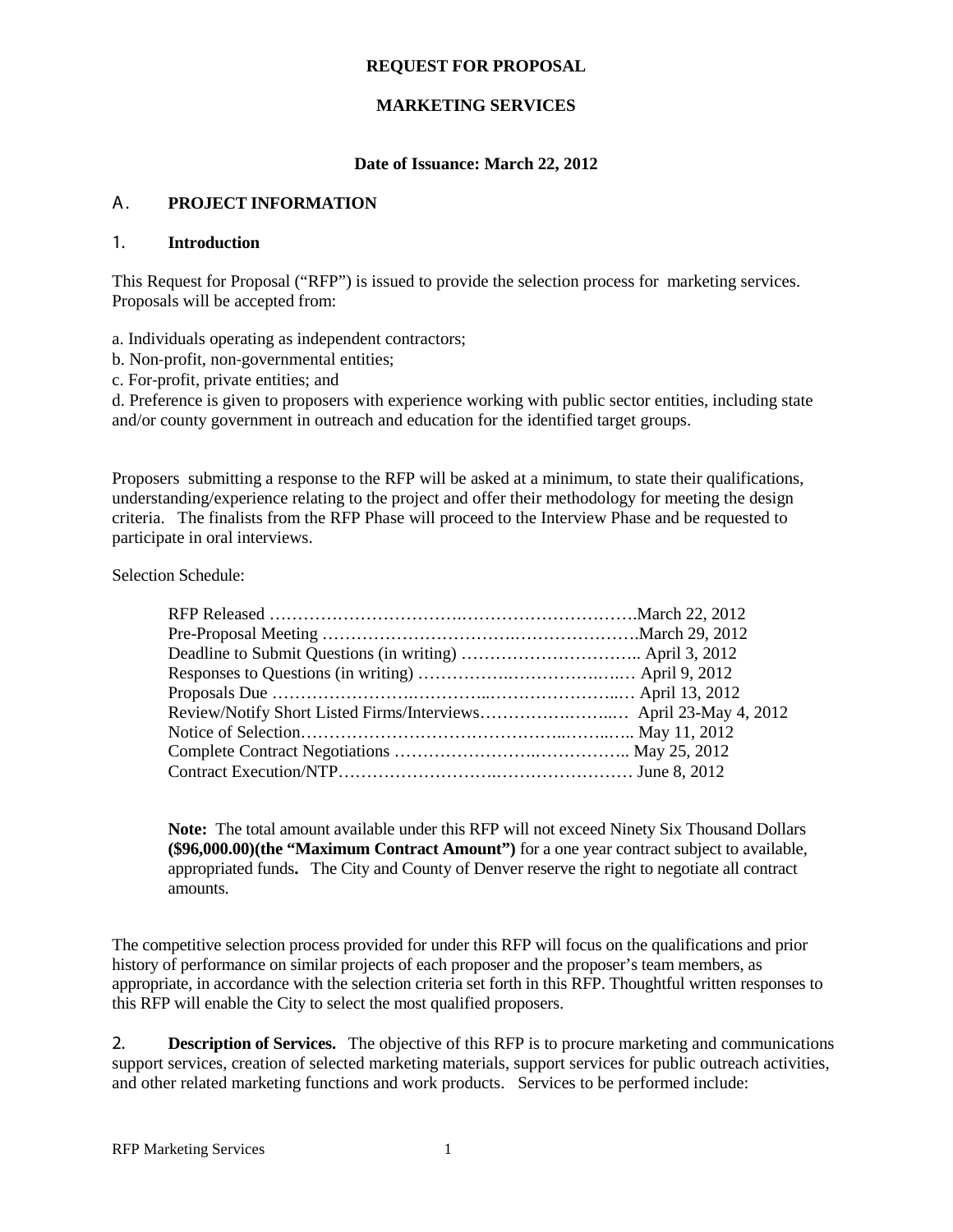a. Provide strategic marketing support for special projects including special projects related to tourism, conventions, and City events. This will include developing and providing a variety of promotional, publicity and advertising plans and informational materials consistent with specifications provided by the City.

b. Provide advice and recommendations to City managers or City officials for development and implementation of designated marketing projects. Assist City agencies and departments as assigned to provide approved marketing services (agencies include: Office of Economic Development, Denver International Airport, Department of Public Works, Department of Parks and Recreation, and Arts and Venues).

c. Design, develop, and deliver promotional materials for designated City initiatives and events.

d. Provide advice and recommendations for citywide marketing strategies, and improving citywide brand awareness.

e. Provide advice and recommendations for City managers or officials to successfully design, develop and implement marketing projects and sponsorship projects by creating vehicles to share ideas, knowledge, and success stories.

f. Provide media training as requested.

The successful proposer will provide qualified personnel dedicated to managing the requested services. The successful proposer will have experienced staff and knowledgeable in communications and marketing disciplines. The proposer will establish a team leader who will manage services provided under the resulting contract. The City will not accept any substitutions of the team leader or other key personnel except for substitutions required for reasons outside the control of the successful proposer and upon written approval by the City. The successful proposer will be available on an on-call basis for any emergency situations.

## 3. **Contract Value and Term; Requests for Services**

The maximum contract value of each contract resulting from this RFP, including services performed and reimbursement of costs and expenses incurred, if any, may not exceed \$96,000. The term of the agreement will be for one year. The City liability for expenditure of public funds pursuant to this proposal shall be contingent upon and limited to the appropriation of funds for the Agreement to the successful proposer by the Denver City Council and payment of such funds into the Treasury of the City.

#### 4. **RFP Administration**

This RFP solicitation is issued by the Mayor's Office. As the City's best interests may appear, the Chief of Staff reserves the right to terminate, modify or suspend the process, reject any or all submittals, modify the terms and conditions of this selection process and/or waive informalities in any submission. A representative of the Mayor's Office will be designated to serve as administrator for this selection process and will be responsible for coordination of the procedures and rules specified in this RFP, managing this process and all other matters related to this process. In conducting the process in a fair and equitable manner, the Chief of Staff may appoint an RFP administrator will serve as the primary intermediary between the proposers, the City, and the members of the Selection Committee. All inquiries and questions regarding this RFP shall be directed to Evan Dreyer in the Mayor's Office in writing via email at [evan.dreyer@denvergov.org.](mailto:evan.dreyer@denvergov.org) Any applicant that contacts any member of the Selection Committee, other than the designated contact from the date of issuance of the RFP and prior to the completion of the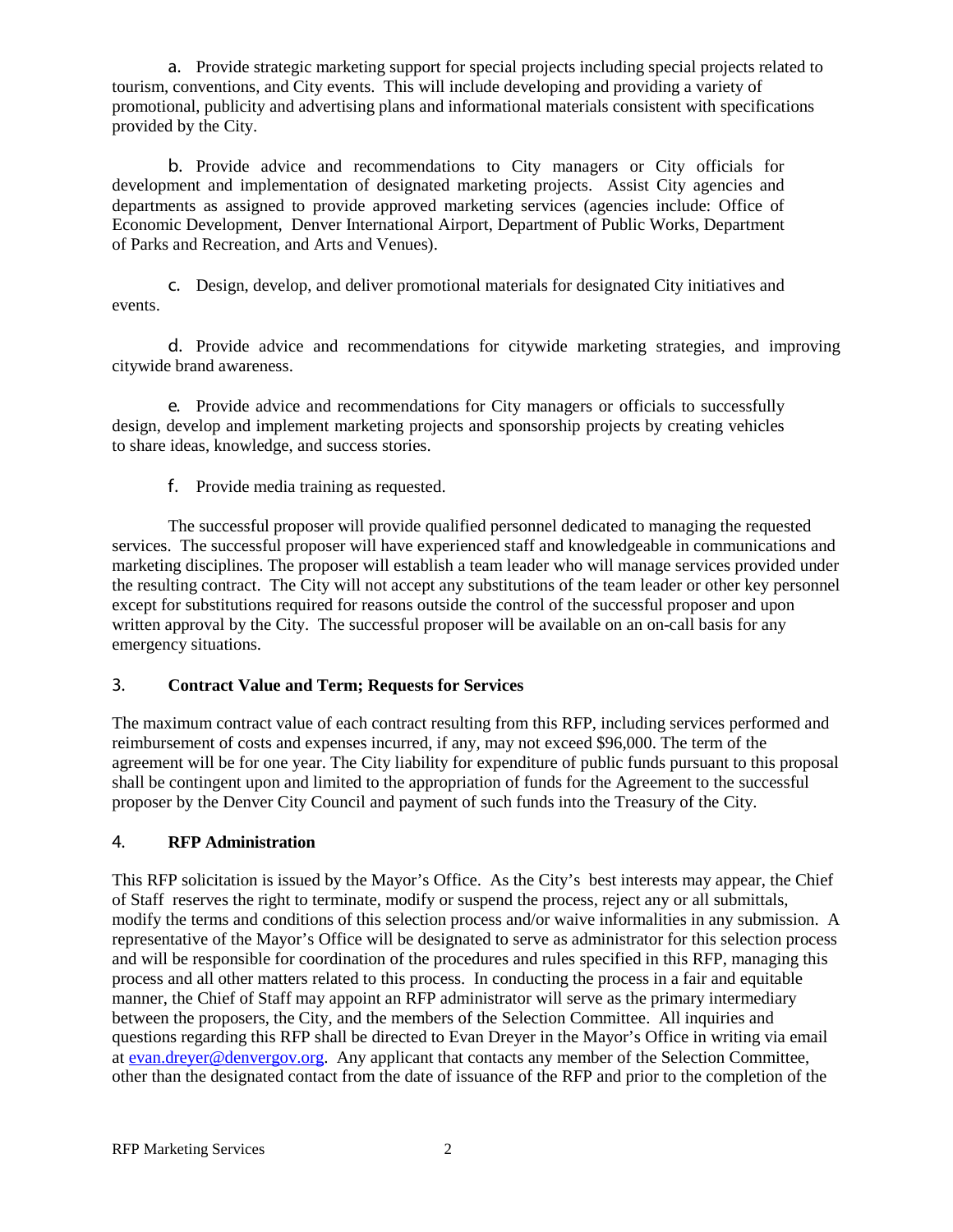selection process may be disqualified from further participation in the selection process, at the administrator's sole discretion.

5. **Addenda:** As the City determines appropriate, it will issue addenda to supplement this RFP. Each Proposer shall provide the City with contact information for receipt of such addenda. Any applicant who downloads the RFP fro[m www.denvergov.org/](http://www.denvergov.org/) or otherwise obtains this document, must send an email to [evan.dreyer@denvergov.org](mailto:evan.dreyer@denvergov.org) with the party's contact information in order to receive an addendum. The City is not responsible for e-mail delivery failure for any reason. It shall be conclusively presumed that the applicant did, before submitting a Response to the RFP read all addenda, posted decisions, and other items relevant to the qualifications. All addenda shall be acknowledged by Proposer and returned to the City with proposal document.}

## 6. **Selection Process and Criteria**

a. **City Selection Committee:** A Selection Committee will review and evaluate all responsive submittals and other information received in accordance with the requirements of this RFP, later directives from the City and the official advertisement. In assessing the strengths and weaknesses of each respondent, the Selection Committee may, at its discretion, request clarification of any response to this RFP or other issue that may arise during the selection process. Once the review is completed, recommendations from the Committee will be submitted to the Chief of Staff for final selection of the successful proposer and dollar amount of the contract. The City may request oral presentations as part of the evaluation process.

At any stage, the City reserves the right to terminate, suspend or modify this selection process; reject any or all submittals at any time; and waive any informalities, irregularities or omissions in submittals, all as the best interests of the City may appear.

The City will not accept any information, in any form whatsoever, from Proposers after the proposal due date. Unsuccessful Proposers will be notified in writing that they were not selected to compete in the next stage of the selection process and such notification shall result in no further consideration of these submissions. All determinations of the City regarding rejection shall be final.

**b. General Evaluation Criteria:** Proposals will be rated by the committee according to the following criteria, using a 50 point scale. Teams rated the highest according to this criteria will be invited to an interview.

- **i.** Qualifications and experience of the proposer (the person or entity legally responsible for the provision of services) in the professional areas listed in this RFP. Include the qualifications and experience of the proposer's team leader and other Key Personnel (including subcontractors, if any) in the professional areas listed in this RFP and in similar projects. (**10 points)**
- **ii.** Proposed approach to provision of services. Include philosophy and understanding of the services and approach to external awareness and issues that might arise. **(10 points)**
- **iii.** Proposed methodology of management approach of project team and assigned work tasks; including status updates. **(10 points)**
- **iv.** Demonstrated ability to establish, maintain, and communicate and project consensus, demonstrated ability to complete projects timely and efficiently; demonstrated ability to provide all of the necessary coordination to complete projects, including coordination with various city departments and agencies. **(10 points)**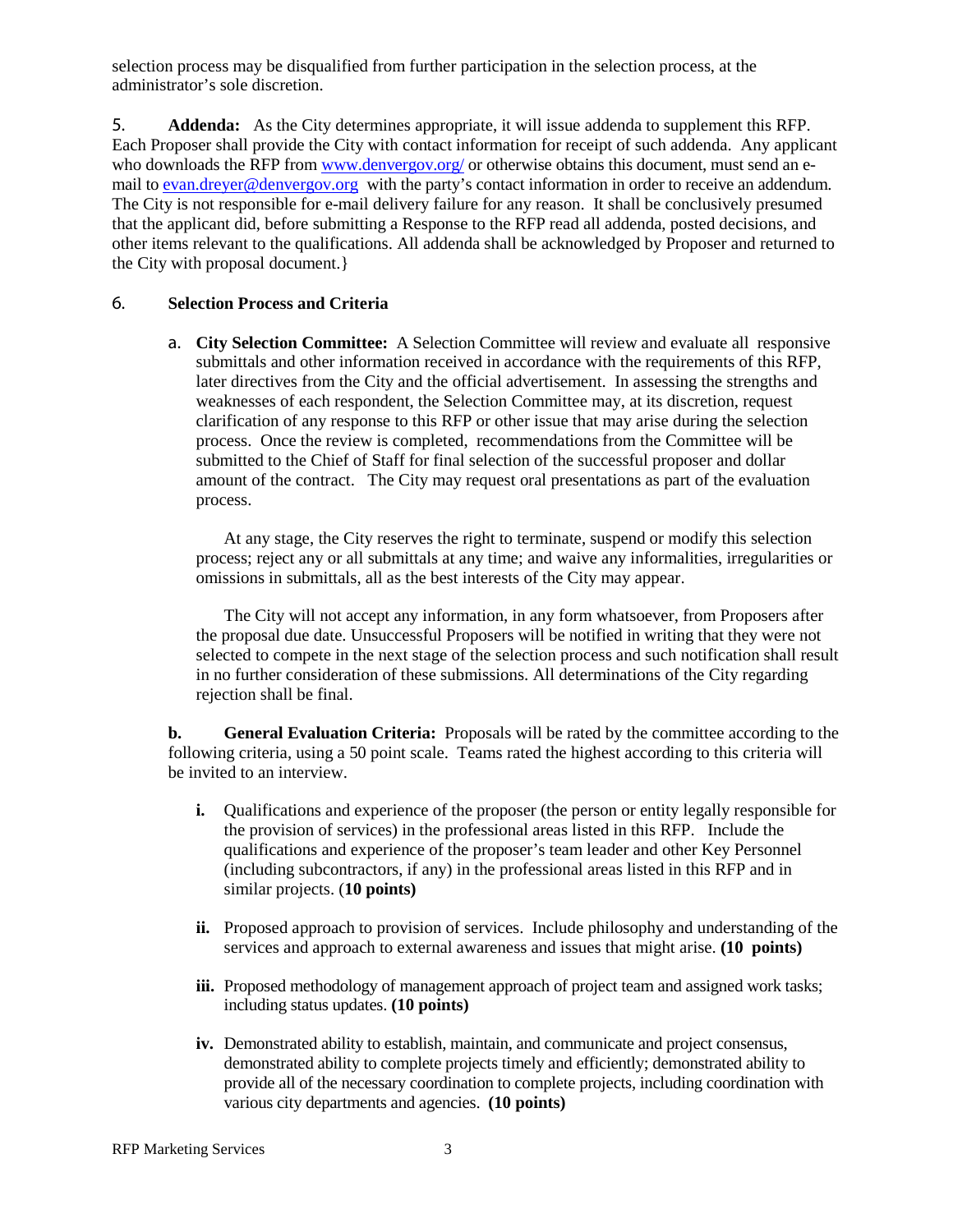#### **v.** Proposed fees and expenses (not to exceed the Maximum Contract Amount).. **(10 points)**

## **B. GENERAL REQUIREMENTS**

**1. Contract Review**. The successful proposer will be required to execute a contract with the City to commence services. Proposers shall review the Sample Agreement included in this RFP and submit with their proposal a list of all questions, issues, or modifications which the Proposer would like the City to review and address, should they be selected as the top ranked proposer. The City shall assume that the Sample Agreement has been thoroughly reviewed and discussed with legal counsel prior to submission of the list of issues. Therefore, all proposers are strongly advised to seek legal counsel prior to preparing such a list.

- a. The City anticipates that the final Agreement submitted to the selected Proposer for execution will be in a form substantially similar to the Sample Agreement attached hereto. Consequently, the City will not enter into detailed negotiations of the terms and provisions contained in the sample agreement. Instead, the City will review the list of issues raised by the selected Proposer, address each issue at its sole discretion and provide the selected Proposer with a final executable Agreement for signature.
- b. In the event the City elects to make significant, material changes to the form provided or proceed with another agreement format, the City will provide the selected proposer with an opportunity to review and submit a list of issues regarding the changes or new format. The City will then address the issues raised at its sole discretion and provide the selected Proposer with a final executable Agreement for signature.
- c. Should the Proposer fail to execute this final Agreement, the City reserves the right to negotiate with the Proposer, terminate further negotiations and initiate negotiations with another ranked proposer or reject any or all Proposers, as its best interests may appear.

2. **Insurance**. The selected Proposer for this Project will be required to secure and maintain, at its own expense, the Insurance requirements set forth in the Sample Agreement. As such, each Proposer shall submit with its Response, a statement indicating the proposer's intention to fully comply with the insurance requirements stated in the Sample Agreement. **Prior to the commencement of work of work under any resulting contract, the successful proposer must provide proof of all required insurance in the format designated in the sample agreement. If proposer is exempt from the legal requirement to have Workers' Compensation Insurance, and has in fact properly rejected Workers Compensation Insurance with the Colorado Department of Labor and Employment (CDLE) as of the date of submission of its proposal to this RFP, then proposer will provide with its proposal proof of approval of rejection by CDLE. Under any resulting contract, the Consultant will be an independent contractor retained to perform professional or technical services for limited periods of time. Neither the Consultant nor any of its employees will be deemed to be employees or officers of the City under Chapter 18 of the Denver Revised Municipal Code, or for any purpose whatsoever.**

3. **Denver Occupational Privilege Tax**. Any employee working for a Consultant, or a subcontractor, who earns over \$500 working in Denver during a calendar month, is subject to the payment of the Employee Occupational Privilege Tax. The Consultant and any subcontractor must pay the Business Occupational Privilege Tax for each of its employees who are subject to such tax.

4. **Public Contracts**. This contract is subject to Division 5 of Article IV of Chapter 20 of the Denver Revised Municipal Code, as amended, regarding certification of the employment or contract with illegal aliens. The selected contractor must be familiar with these requirements, and shall be required to comply with all provisions. Please review Division 5 of Article IV of Chapter 20 of the Denver Revised Municipal Codes and the Sample Contract provisions regarding compliance.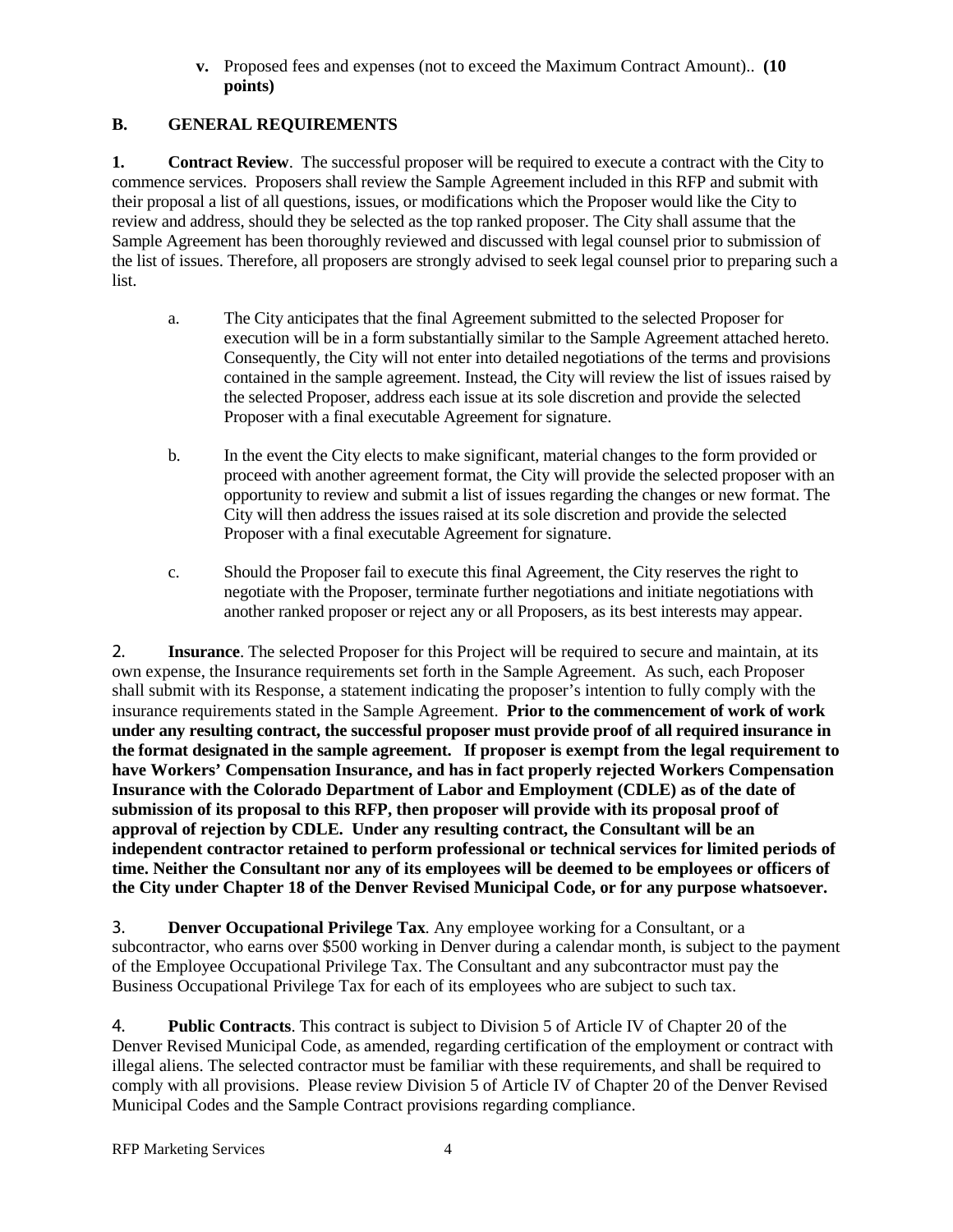**5. Consultant Disclosures**. Pursuant to §20-69 of the Denver Revised Municipal Code ("D.R.M.C." or "Code"), all regularly executed contracts for professional or personal services that will exceed twenty-five thousand dollars (\$25,000.00); all proposals for use of real property of or by the City, the duration of which is one year or longer and will exceed twenty-five thousand dollars (\$25,000.00) in revenue or cost; all proposals for concession agreements for the use of City facilities or property; or contracts requiring payment by the City of over one hundred thousand dollars (\$100,000) must be accompanied by a separate detachable page setting forth the following information:

**a.** The name of any officer, director, owner or principal of the business entity, including identity of any shareholder who owns or controls five percent (5%) or more of the business entity, and either 1) the names of his or her spouse, and children under eighteen years of age; or 2) a statement that he or she or his or her spouse, or children, if any, under the age of eighteen have or have not made a contribution, as defined in D.R.M.C. §15-32, or contribution in kind, as defined in D.R.M.C. §15-32, to any candidate, as defined in D.R.M.C. §15-32, during the last five years and identifying by name himself or herself or any spouse or child under the age of eighteen who has made such a contribution or contribution in-kind to a candidate.

**b.** The names of any subcontractors or suppliers whose share of the project work is estimated to exceed \$100,000.00.

**c.** The names of any unions with which the proposer has a collective bargaining agreement.

**The information required in subparagraph a must be provided at the same time the proposal is submitted**, and the information required in subparagraphs b and c must be submitted in a timely fashion before award of an Agreement. See copy of the Disclosure Form, Attachment 1.

While a proposer or supplier who has already disclosed such information need not provide such information with a second or subsequent proposal unless such information has changed, it shall be the responsibility of each such proposer to verify that such information is still current as of the date of such subsequent proposal and is in fact on file with the City Clerk. Failure to provide or update the required information in a timely fashion shall render any proposal to which D.R.M.C. §20-69 applies nonresponsive.

## **6. Colorado Open Records Act.**

Documents submitted in response to this RFP are subject to the Colorado Open Records Act, C.R.S. §§ 24-72-201, *et seq.* ("CORA"). If the proposer believes that any information, data, process or other material in its proposal constitutes trade secrets, privileged information, or confidential commercial, financial, geological, or geophysical data, then the proposer should mark those items as confidential or proprietary and provide a list of those items with specificity as to the page and paragraph and on what basis it believes the material is confidential or proprietary. The City is not bound by the proposer's determination as to whether materials are subject to disclosure under CORA and reserves the right to independently determine whether the materials are required to be made available for inspection or otherwise produced under CORA.

If the City receives a request for such information marked as confidential, it will notify the Proposer. If a suit is filed to compel disclosure of such information, the City will notify the Proposer, and the Proposer shall be responsible for taking appropriate action to defend against disclosure of its confidential information.

In the event of the filing of a lawsuit to prevent or compel disclosure, the City will tender all responsive materials to the court for judicial determination of the issue of disclosure. The proposer agrees 1) to intervene in any lawsuit arising out of a request for its materials to protect and assert its claims of privilege against disclosure of such material; 2) that its failure to object or intervene and assert claims of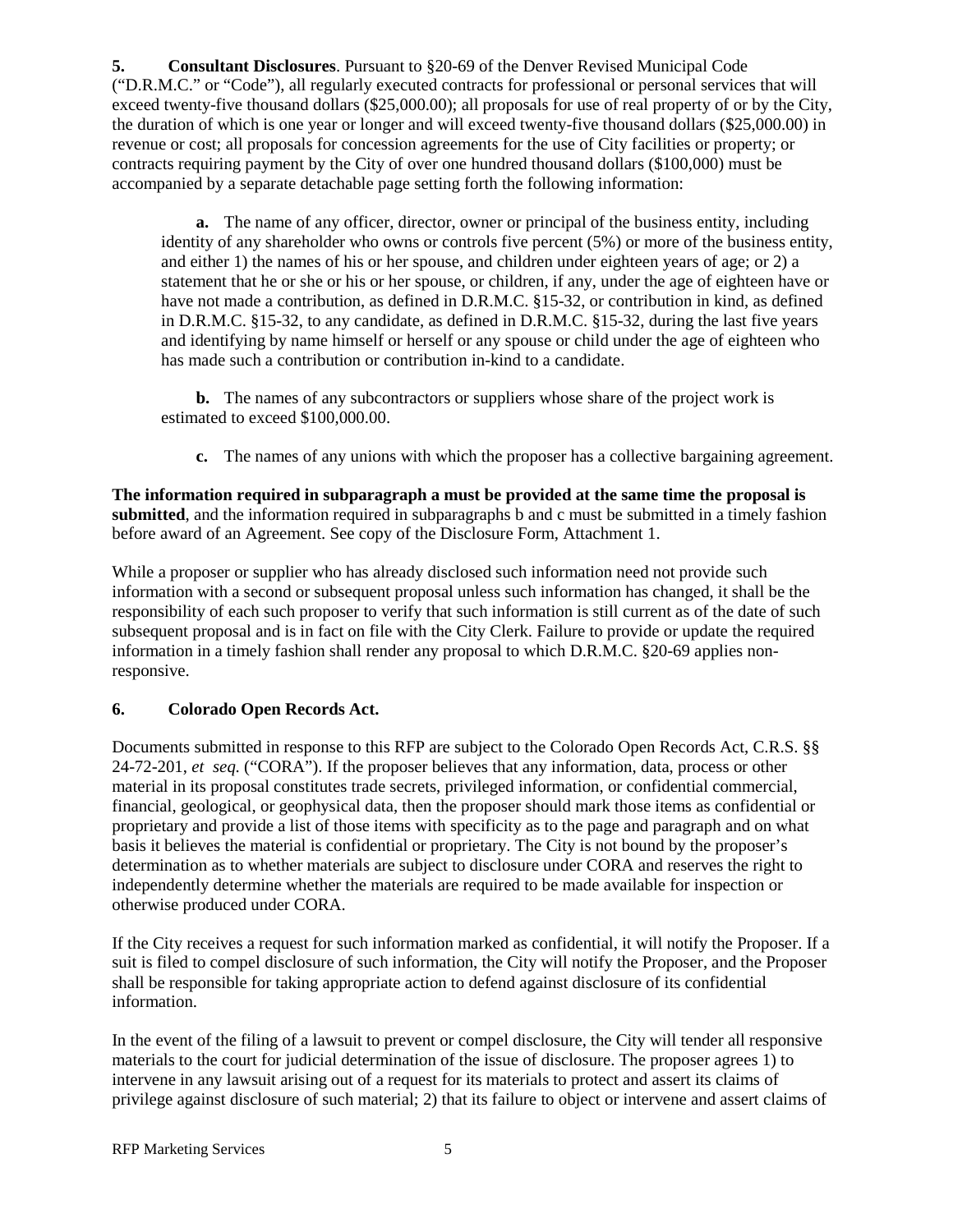privilege against disclosure in relation to its proprietary or confidential information results in waiver the same; 3) to release and defend, indemnify and save and hold harmless the City, its officers, agents and employees, from any claim, damages, expense, loss or costs, including reasonable attorneys' fees, arising out of or in any way relating to requests for disclosure of material provided or produced in response to this RFP.

## **7. Proposal Preparation, Consultants Costs and Expenses.**

The City is not liable for any costs or expenses arising out of preparation of Consultant's proposal. If selected, Consultant may not include any of these costs or expenses as part of its fee, rates, or charges for performing work under the Contract.

**8. Proposer to supply its own materials.** The Successful Proposer will provide and pay for all labor, supervision of its employees and agents, travel, insurance, vehicles, materials, and tools (including computers, laptops, software, blackberries, PDA's) necessary to provide services under the resulting contract. The City will not provide email access to the successful proposer. Any use of office space, conference rooms, City telephones, fax machines, or copy machines, will be allowed only as necessary to meet with City staff and review the progress of work.

## **9. Verification of Information**.

The City will rely on the accuracy and completeness of all information provided in making its selection. As such, proposing firms are urged to carefully review all information provided to ensure the clarity, accuracy, and completeness of such information. As the City deems necessary and appropriate, the City reserves the right to make any inquiries or other follow up required to verify the information provided.

## **C. INSTRUCTIONS FOR SUBMITTING PROPOSALS**

Each respondent must comply with the submission requirements as outlined below. Submittals that fail to comply with the requirements as specified may be deemed non-responsive and such determination will result in no further consideration of that respondent or the respondent's submittals by the City.

Proposals must be received no later than date and time stated above. **Late submittals will be rejected.**  Proposals must be sealed in an envelope or box. Three ring binders may be used for the proposals; however, plastic sleeves or spiral binders are discouraged. Proposals will not be read in public or available for public inspection until after an award determination has been made.

## **1. Proposal Submittal**

Proposers shall submit five (5) copies of their completed RFP response. All Proposals must be limited to the following prescribed information and be submitted in an  $8\frac{1}{2}$ " x 11" format bound on the long side. Pages are to be numbered in sequence and font size must be at least 12pt. font. Proposals shall not exceed twelve (12) single-sided pages in length (double-side pages count as two pages). This page limit does not include cover pages, divider sheets, resumes, disclosures of legal and administrative proceedings, or required forms. No more than ten 11 x17" fold-out sheets may be included. Do not include unnecessarily elaborate art work, glossy paper, or bindings.

The proposal must include a table of contents and be organized as follows:

*Part 1* **Letter of Transmittal.** Clearly indicate the *single contact* (principal-in-charge), mailing address, telephone and facsimile numbers. Indicate unique features of the organization and the project team that makes the team uniquely suited to undertake this specific project.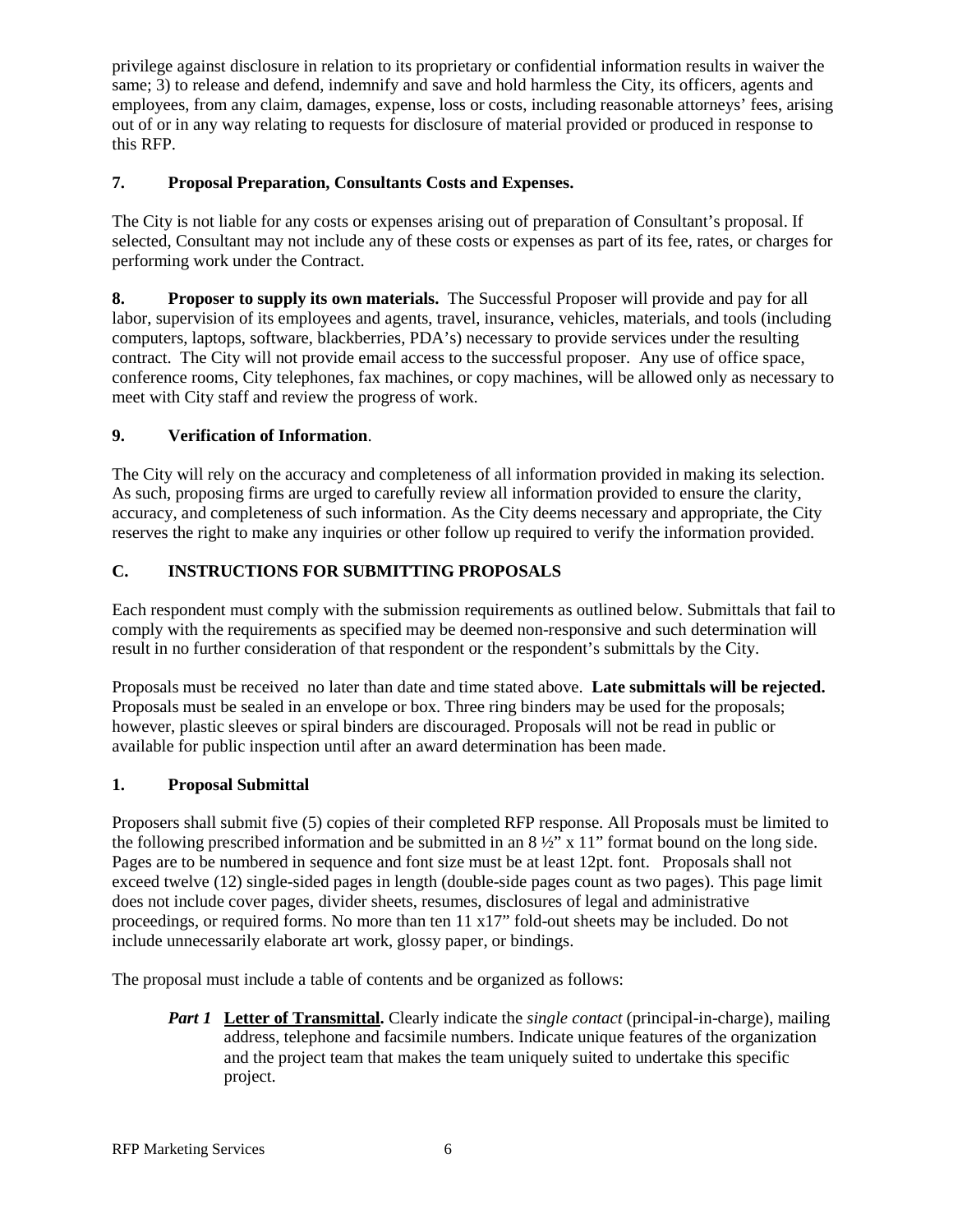- *Part 2* **Pricing***.* A cost schedule of all hourly rates for each job classification and job title and unit costs must be submitted for all items set forth in the proposal. All rates and fees will be fixed for the duration of the contract. Materials or services not listed but that may be required or are expected to be used by the consultant in performing the tasks related to the Agreement must be listed with the proposal. Job titles and classifications must be explained in terms of degree of responsibility, minimum qualifications, and expected scope of duties for the purpose of defining proposed schedule of hourly rates. Prices for expendables must be expressed as cost plus percentage mark-up. Overhead costs, including, without limitation, faxing, cellular phone air time, and computer processing time, must be borne exclusively by the consultant as a cost of doing business.
- *Part 3* **Key Personnel.** Identify the individuals from each firm who will be involved in the project and their responsibilities. Provide brief *biographical data* of the primary participant(s), including the Project Manager. Further, provide a separate list of key personnel setting forth the name of such persons and corresponding title.

#### *Part 4* **Organization and Management of Services.**

- *a.* Describe how the management approach to ensure the services will be provided in a thorough, effective, and timely manner. Include information regarding:
	- Philosophy, approach and identification of specific issues, problems and opportunities. (Specific solutions to project deliverables are not desired as statements of philosophy or direction).
	- Management approach to insure effective coordination with various City agencies and other entities which will be involved in the Project.
- *b.* Indicate the approach to minimizing costs and expenses.
- *c.* Identify any software that may be proposed for use on this project.
- *Part 5* **Summary of Demonstrated Experience.** Describe the firm's projects and experience during the last three years that is similar to the work described in the Scope of Work or that proposer believes would be relevant in evaluating the firm's capabilities to perform the work, including:
	- Contracts involving similar work performed by the firm and a list of personnel who worked under these contracts and will be performing the work covered by this RFP.
	- Contract amount and brief, concise description of the services stated in the contract.
	- Any extraordinary projects or problems or both encountered during performance of such contracts. Describe the complexities and innovative approaches used to solve such problems.
	- Financial information to demonstrate the financial stability of the firm to successfully provide uninterrupted service for one year. Also, include all information and circumstances regarding any legal dispute resulting from services provided by the proposer for which settlements have been made.
	- References. Include three appropriate references,, a contact name, address, and telephone number. These references should be able to substantiate the proposer's ability to perform the work required.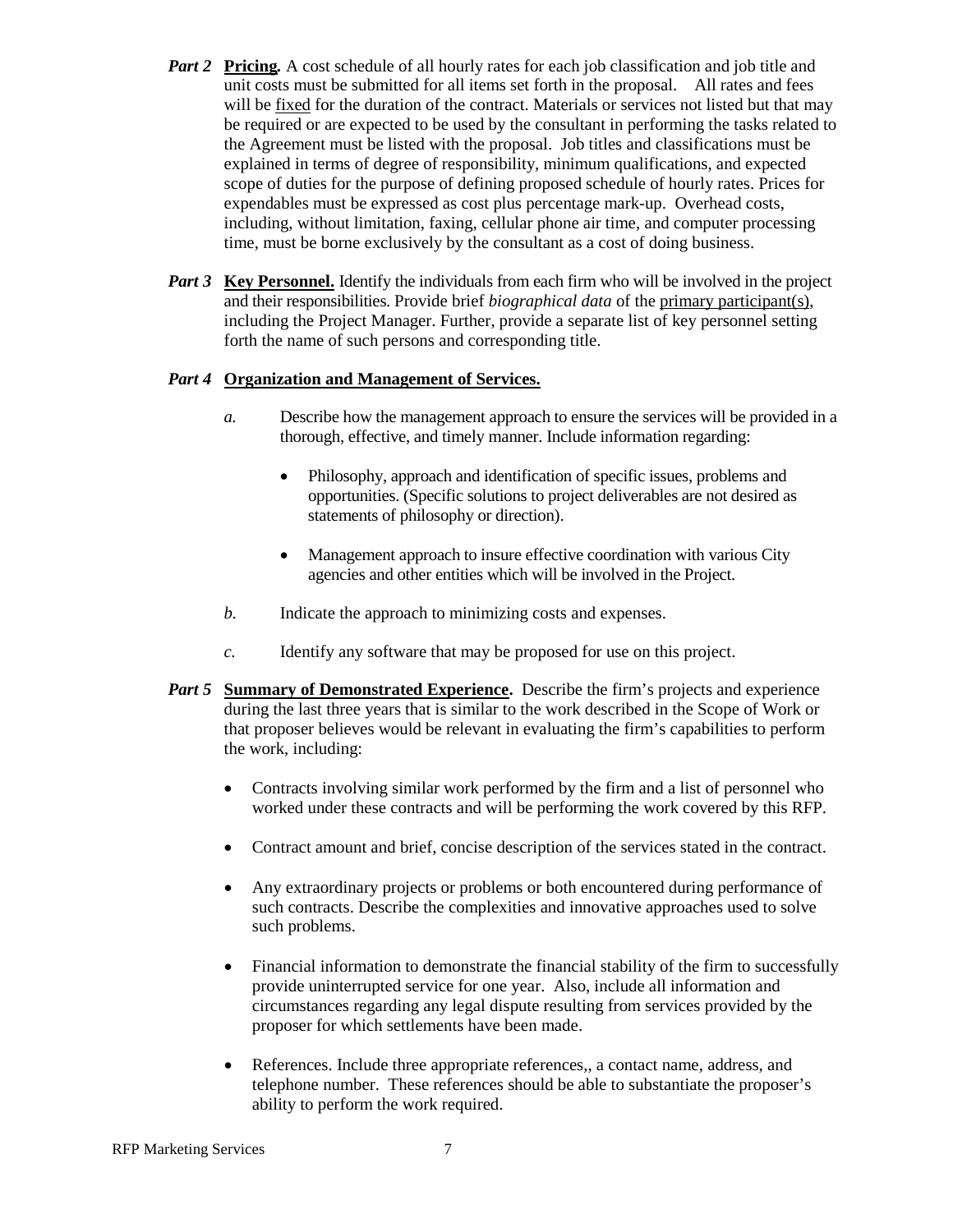#### **2. Required Submittal Forms**

The following forms must be filled out and returned with the Proposal.

Attachment 1 – Proposer Disclosure Form

Attachment 2 – Comments on the Sample Agreement

Attachment 3 – Consultant Team Members [To be prepared by proposer]

Attachment 4 – Certificate of Good Standing with the Colorado Secretary of State

Attachment 5 – Proof of approval by the Colorado Department of Labor and Employment of

proposer's rejection of workers compensation insurance.

**.***- End -*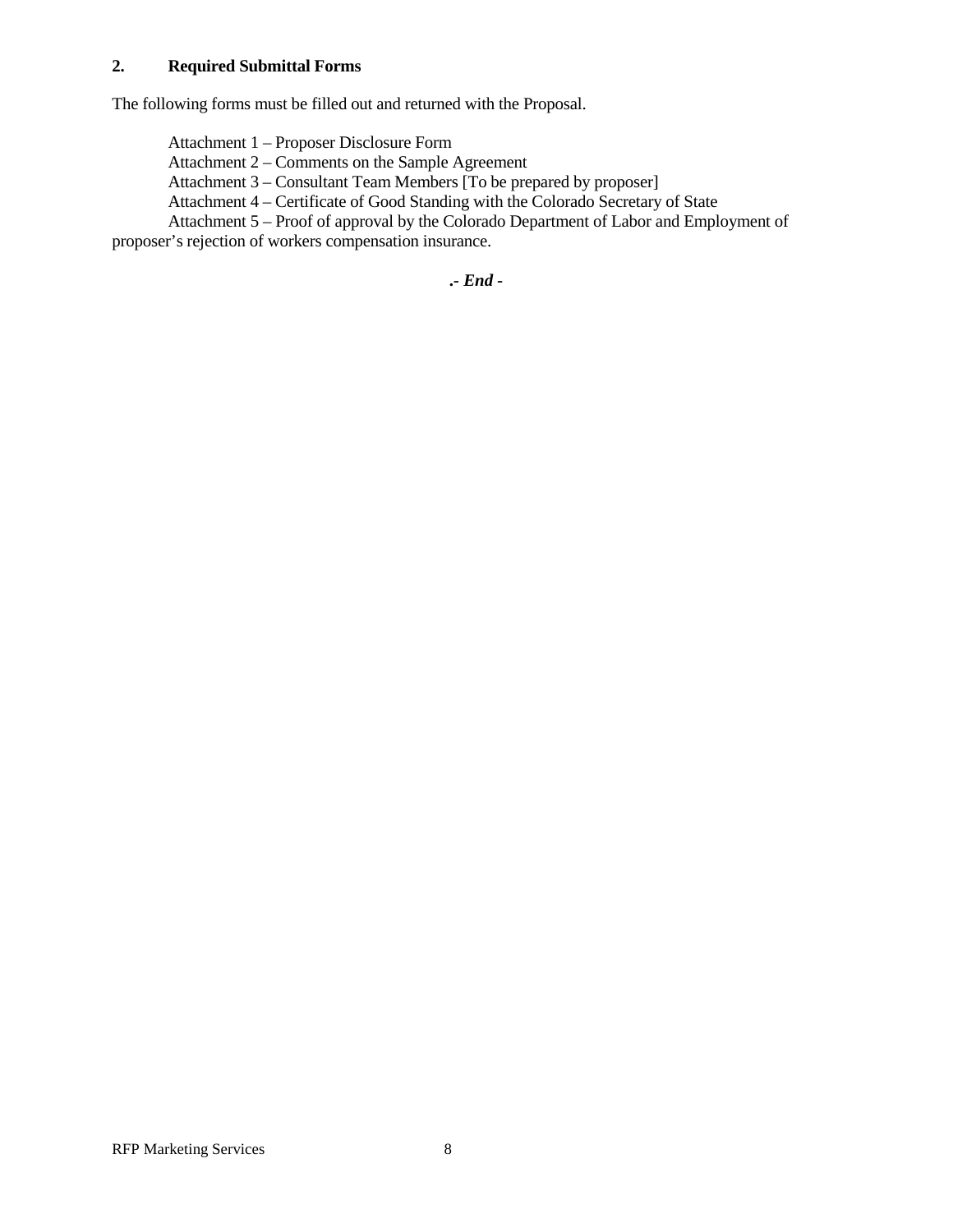## SAMPLE AGREEMENT

## {INSERT SAMPLE AGREEMENT]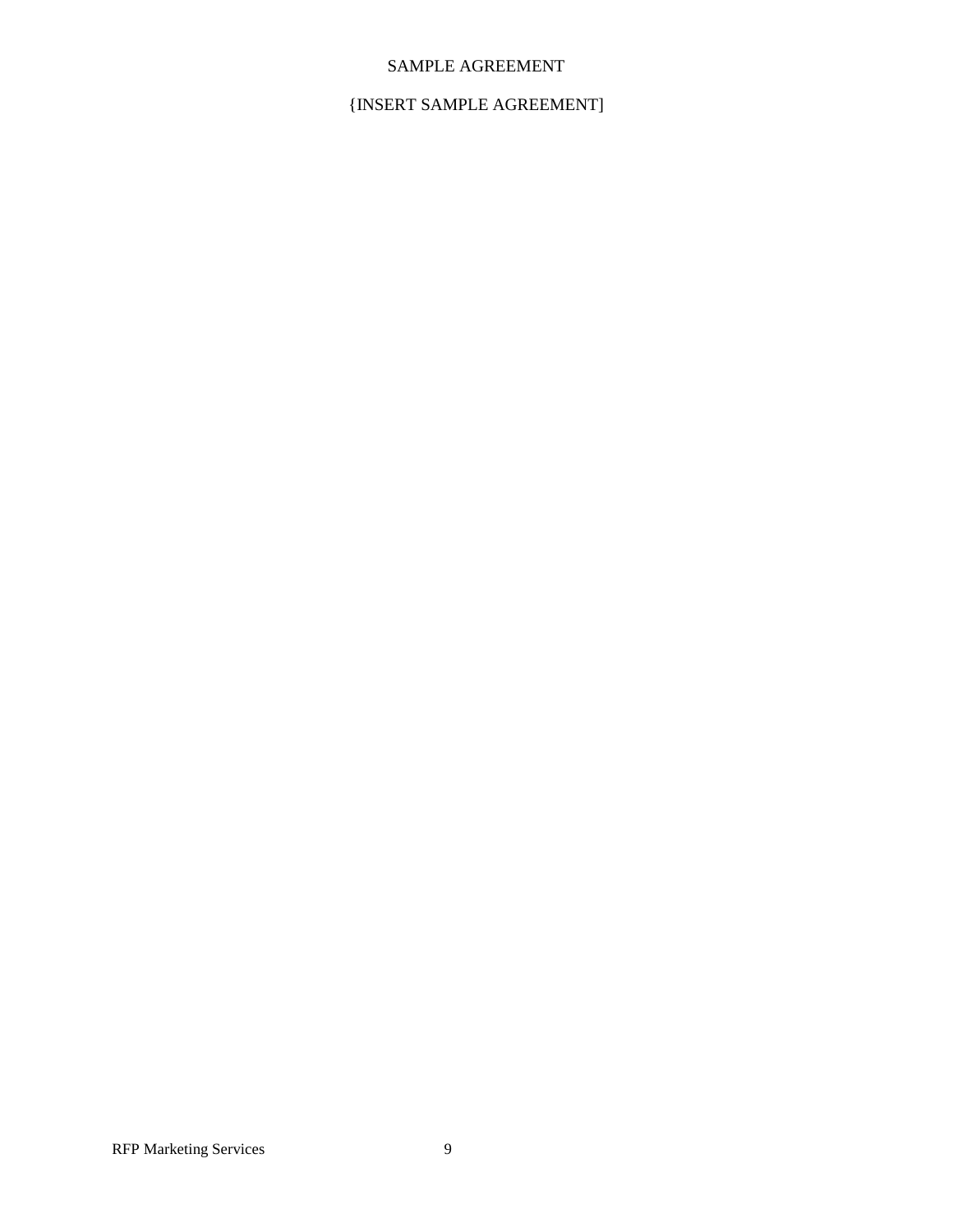## *Attachment 1* **CITY AND COUNTY OF DENVER BIDDER/CONTRACTOR/VENDOR/PROPOSER DISCLOSURE FORM**

\_\_\_\_\_\_\_\_\_\_\_\_\_\_\_\_\_\_\_\_\_\_\_\_\_\_\_\_\_\_\_\_\_\_\_ \_\_\_\_\_\_\_\_\_\_\_\_\_\_\_\_\_\_\_\_\_\_\_\_\_\_\_\_\_\_\_\_\_\_\_\_

Bidding Entity's/Proposer's Name Date this form was completed

\_\_\_\_\_\_\_\_\_\_\_\_\_\_\_\_\_\_\_\_\_\_\_\_\_\_\_\_\_\_\_\_\_\_\_ (\_\_\_\_)\_\_\_\_\_\_\_\_\_\_\_\_\_\_\_\_\_\_\_\_\_\_\_\_\_\_\_\_\_\_\_

Address Telephone Number

City, State, Zip Code Name of Officer/Owner completing this Form

## **INSTRUCTIONS**

\_\_\_\_\_\_\_\_\_\_\_\_\_\_\_\_\_\_\_\_\_\_\_\_\_\_\_\_\_\_\_\_\_\_\_ \_\_\_\_\_\_\_\_\_\_\_\_\_\_\_\_\_\_\_\_\_\_\_\_\_\_\_\_\_\_\_\_\_\_\_\_\_

1. Section 20-69 of the Denver Revised Municipal Code provides that the public interest is best served by maximum disclosure of political contributions made to candidates seeking election to City office by persons transacting business with the City and County of Denver. This Disclosure Form was devised to insure that City Bidder/Contractor/Vendor/Proposers comply with all applicable requirements of Section 20-69, D.R.M.C.

2. Complete each applicable Section of this Form in accordance with the following instructions and return it to the appropriate City official as directed.

3. If your business entity has previously submitted a Form **and** the information provided in this previously submitted Form **has not changed**, you need only complete Section 6 and return the Form.

4. If your business entity has not previously submitted a Form or any of the information contained in a previously submitted Form **has changed**, you must identify in Section 1 the **name** of **each** of the following for your business entity: (a) any director, (b) any officer, (c) any principal, (d) any owner and (e) any shareholder who owns or controls 5% or more of your entity.

5. If you are required to complete Section 1, you must also **EITHER**:

(A) Identify in Section 2, for each person listed in Section 1, that person's spouse, if any, and any children of that person, under the age of eighteen (18);

## **OR**

(B) Identify in Section 3, any person listed in Section 1 and any spouse or age eighteen (18) or under child of any person listed in Section 1 that made a CONTRIBUTION, as defined in D.R.M.C. 15-32, to any CANDIDATE, as also defined in D.R.M.C. 15-32, during the last five (5) years,

## **AND**

Certify in Section 4 that, except as disclosed in Section 3, no other person listed in Section 1 or any spouse or child under the age of eighteen (18) of any person listed in Section 1 made a contribution to any candidate, as these terms are defined in D.R.M.C. 15-32, during the last five (5) years.

6. And finally, if your bid/contract/purchase order/proposal includes subcontractors, subconsultants or suppliers receiving **more than** \$100,000.00 for any work performed, materials provided or services rendered **or** your business entity has a collective bargaining agreement with any union, you must identify each such subcontractor/subconsultant/supplier and each such union in Section 5.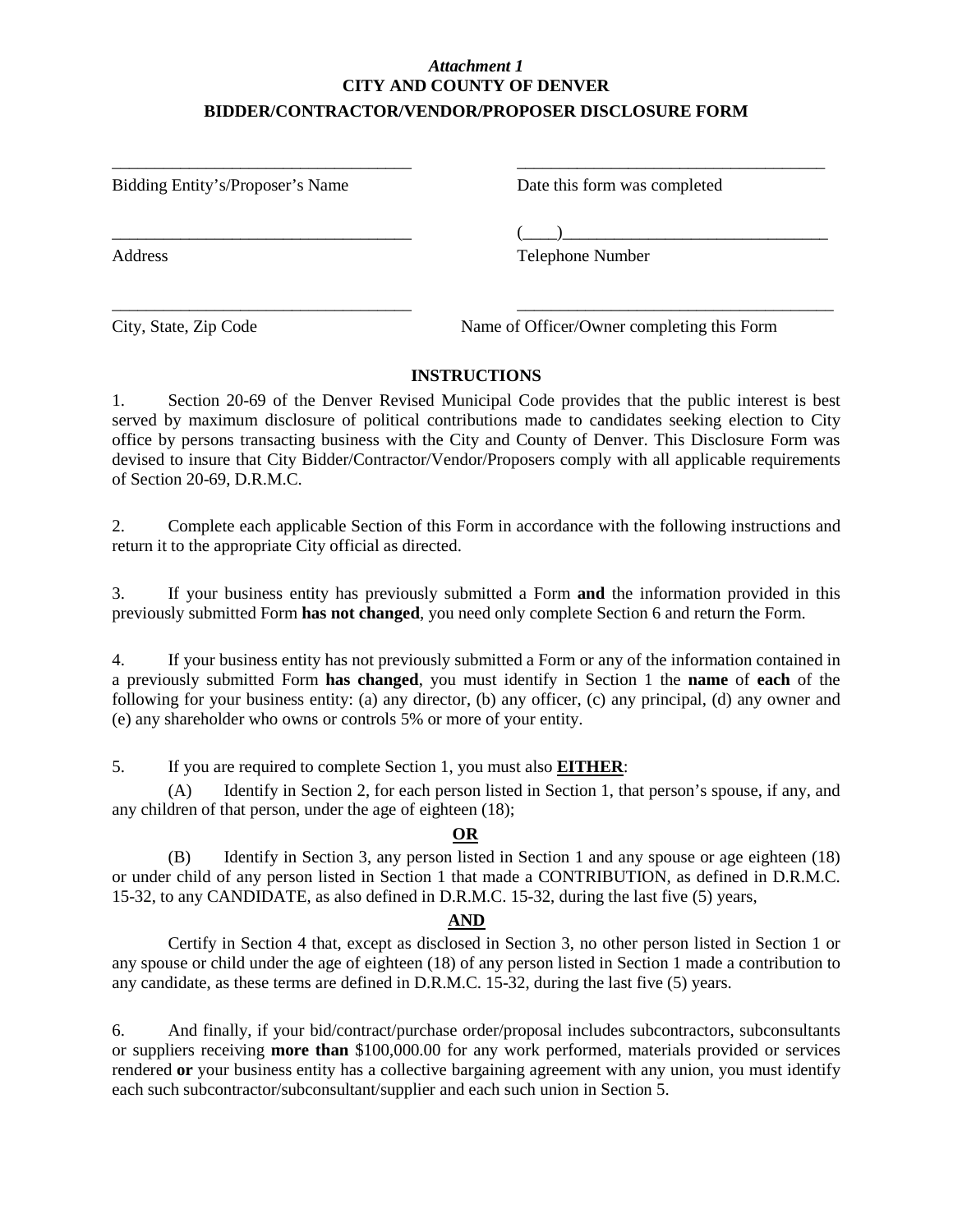#### **SECTION 1. MUST BE FILLED OUT BY ALL BIDDER/PROPOSERS/CONTRACTORS/VENDORS:**

Identify below each individual having the noted relationship with the business entity listed above. Show appropriate letter in the box to the left. A = Officer, B= Director, C = Principal, D = Owner, E= Controller of 5% or more of the stock. If more than one category applies, show in second box.

| 1. [ ] [ ]   | 9.  |                                                        | $\begin{bmatrix} 1 & 1 & 1 \end{bmatrix}$ |   |
|--------------|-----|--------------------------------------------------------|-------------------------------------------|---|
| 2. [ ] [ ]   | 10. | $\begin{bmatrix} 1 & 1 & 1 \\ 1 & 1 & 1 \end{bmatrix}$ |                                           |   |
| 3. [ ] [ ]   | 11. | $\begin{bmatrix} 1 & 1 & 1 \\ 1 & 1 & 1 \end{bmatrix}$ |                                           |   |
| 4. [ ] [ ]   | 12. | $\begin{bmatrix} 1 & 1 & 1 \\ 1 & 1 & 1 \end{bmatrix}$ |                                           |   |
| 5. [ ] [ ]   |     | 13. [ ] [                                              |                                           |   |
| 6. [ ] [ ] ] | 14. |                                                        | $\begin{bmatrix} 1 & 1 & 1 \end{bmatrix}$ |   |
| 7. [ ] [ ]   | 15. | $\begin{bmatrix} 1 & 1 & 1 \\ 1 & 1 & 1 \end{bmatrix}$ |                                           | 1 |
| 8. [ ] [ ]   |     | 16. [ ] [                                              |                                           |   |
|              |     |                                                        |                                           |   |

EITHER FILL OUT SECTION 2 OR SECTION 3 AND SECTION 4 IF APPLICABLE.

**SECTION 2. Identify below each individual that is the spouse or a child under the age of eighteen (18) of any individual listed in Section 1 above.** Use the first box to designate relationship as follows; F  $=$  Spouse,  $G =$  Child under 18. Use the second box to identify relationship to person listed in Section 1 above. For example, if on Line 3 of Section 1 the name of John Doe is listed and his spouse, Jane Doe is listed on line 7 of Section 2, the number 3 should be placed in the second box of line 7 of Section 2.

| 1. [ ] [ ]   | 9.  |                                                        | $\begin{bmatrix} 1 & 1 \end{bmatrix}$                  |  |
|--------------|-----|--------------------------------------------------------|--------------------------------------------------------|--|
| 2. [ ] [ ]   | 10. |                                                        | $\begin{bmatrix} 1 & 1 & 1 \\ 1 & 1 & 1 \end{bmatrix}$ |  |
| 3. [ ] [ ]   | 11. | $\begin{bmatrix} 1 & 1 & 1 \\ 1 & 1 & 1 \end{bmatrix}$ |                                                        |  |
| 4. [ ] [ ]   | 12. |                                                        | $\begin{bmatrix} 1 & 1 & 1 \\ 1 & 1 & 1 \end{bmatrix}$ |  |
| 5. [ ] [ ]   |     | 13. [ ] [                                              |                                                        |  |
| 6. [ ] [ ] ] | 14. |                                                        | $\begin{bmatrix} 1 & 1 \end{bmatrix}$                  |  |
| 7. [ ] [ ]   | 15. |                                                        | $[$ $]$ $[$                                            |  |
| 8. [ ] [ ]   | 16. | $\begin{bmatrix} 1 & 1 \\ 1 & 1 \end{bmatrix}$         |                                                        |  |
|              |     |                                                        |                                                        |  |

## **SECTION 3. DISCLOSURE OF CONTRIBUTION BY PERSONS LISTED IN SECTION 1 AND DISCLOSURE OF ANY SPOUSE OR CHILD UNDER THE AGE OF EIGHTEEN (18) OF A PERSON LISTED IN SECTION 1 WHO HAS MADE A CONTRIBUTION:**

List the names of any person listed in Section 1 who has made a contribution and the name of any spouse or child under the age of eighteen (18) of any person listed in Section 1 who has made a contribution during the last five (5) years. Use the first box to identify the person:  $A =$  Officer,  $B =$  Director,  $C =$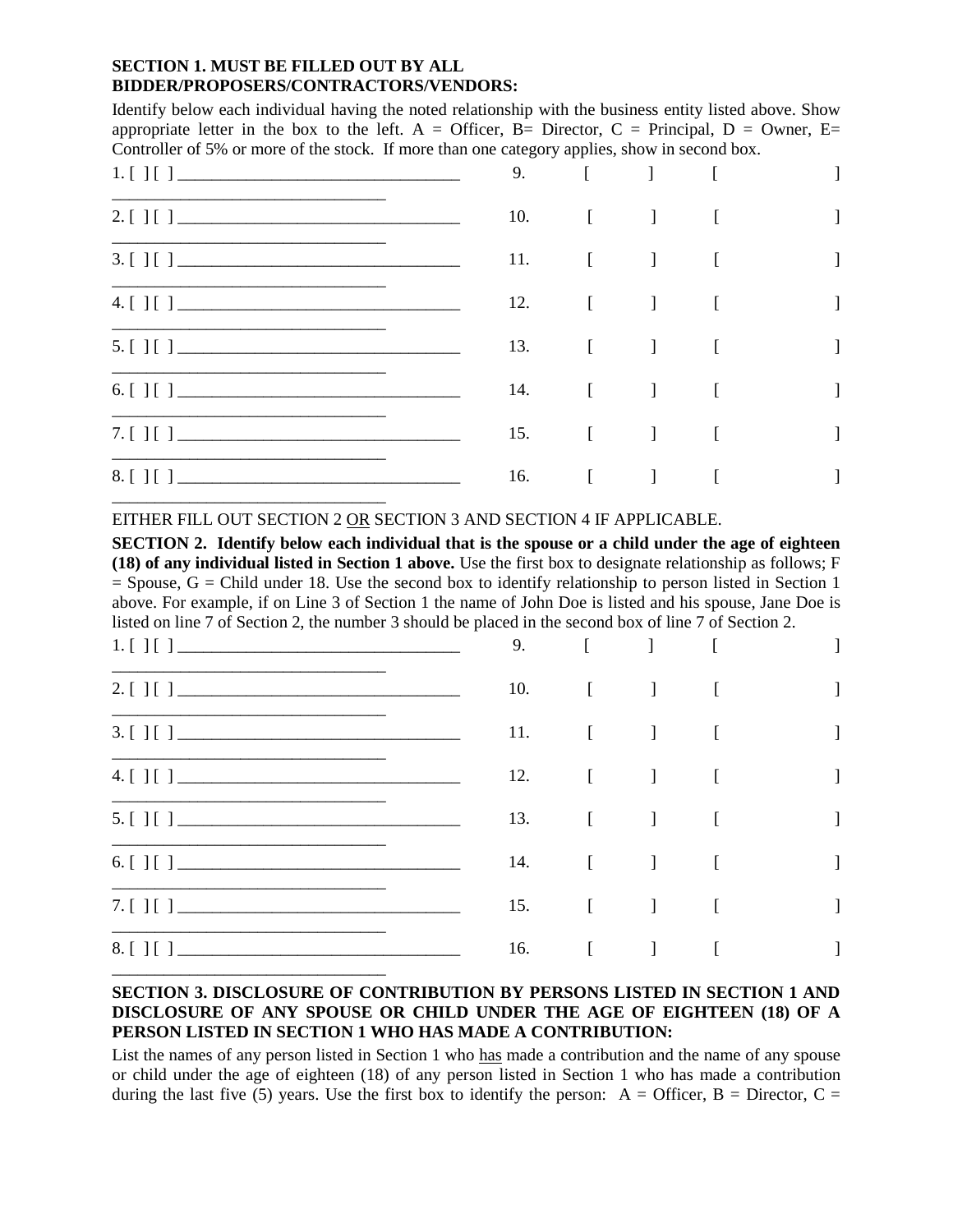Principal,  $D =$  Owner,  $E =$  Controller of 5% or more of the stock,  $F =$  Spouse,  $G =$  Child under 18, use the second box to identify relationship of spouse or child listed to person listed in Section 1.

| 1. [ ] [ ] | 9.  |        |              |  |
|------------|-----|--------|--------------|--|
| 2. [ ] [ ] | 10. |        |              |  |
| 3. [ ] [ ] | 11. | $\Box$ |              |  |
| 4. [ ] [ ] | 12. |        | $\mathbf{I}$ |  |
| 5. [ ] [ ] | 13. |        | $\mathbf{I}$ |  |
| 6. [ ] [ ] | 14. | $\Box$ | $\mathbf{I}$ |  |
| 7. [ ] [ ] | 15. |        |              |  |
|            | 16. |        |              |  |
|            |     |        |              |  |

#### **SECTION 4. BIDDER/CONTRACTOR/VENDOR/PROPOSER CERTIFIED STATEMENT IN LIEU OF DISCLOSURE.**

I hereby certify that, except as listed above, no officer, director, shareholder who owns or controls 5% or more of the business entity, principal, owner or his or her spouse or child under eighteen years of age has made a contribution, as defined in Section 15-32 D.R.M.C., or a contribution in kind, as defined at Section 15-32 D.R.M.C., to a candidate, as defined at Section 15-32 D.R.M.C., during the last five years.

\_\_\_\_\_\_\_\_\_\_\_\_\_\_\_\_\_\_\_\_\_\_\_\_\_\_\_\_\_\_\_\_\_\_\_\_\_\_\_\_\_\_\_\_\_\_\_ Authorized Signature of Officer/Owner of Business Entity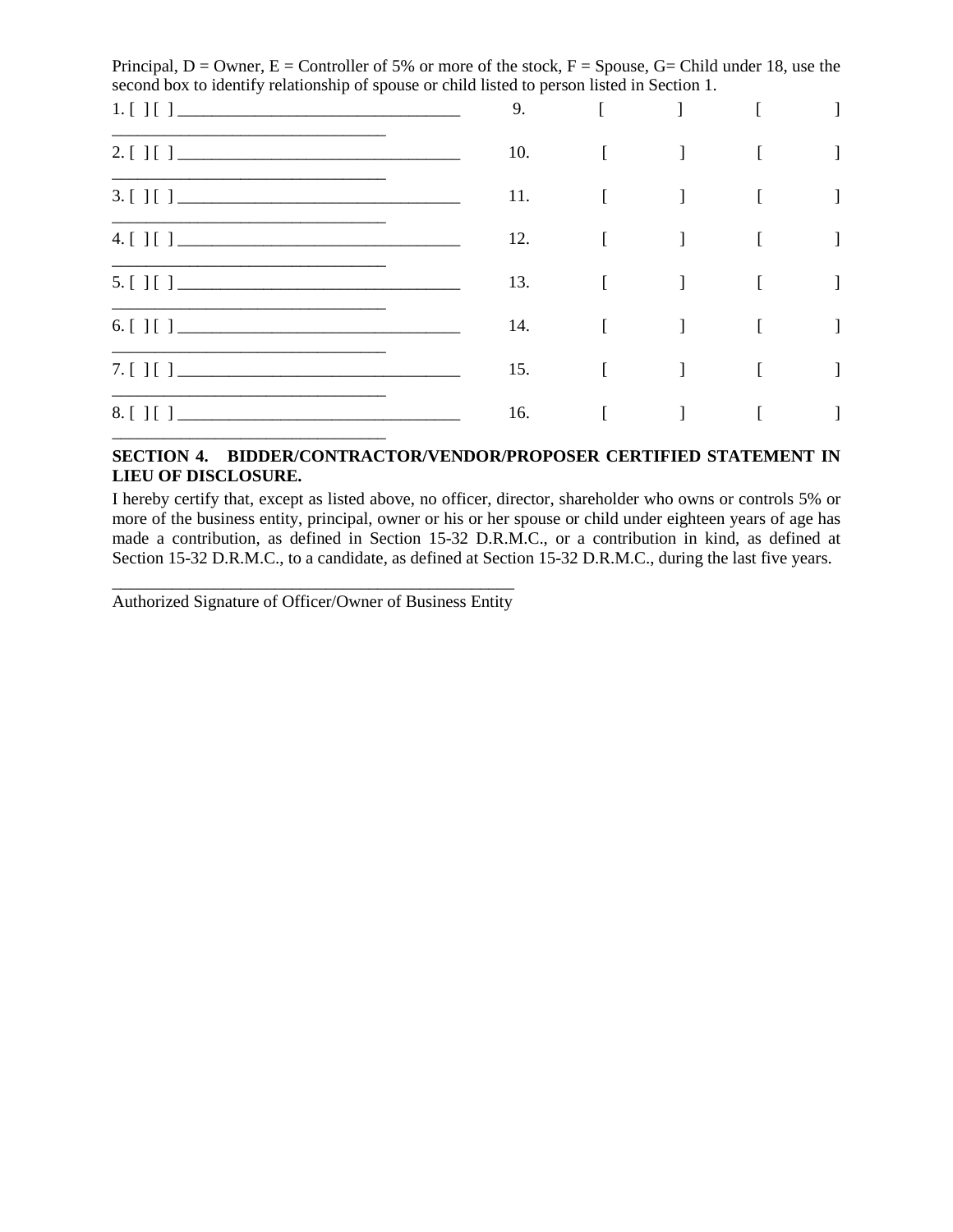**SECTION 5. DISCLOSURE OF SUBCONTRACTORS, SUPPLIERS AND UNIONS**. List the names of any unions with which your entity has a collective bargaining agreement and the names of any subcontractors or suppliers whose share of the amount to be paid by the City for this contract, purchase order or proposal will exceed One Hundred Thousand Dollars (\$100,000.00), identifying them in the box provided as follows:  $H =$  Subcontractor, I = Supplier, J = Union.

| 1. [ ] [ ]   | 9.  | $\overline{1}$                                         |                                                             |              |
|--------------|-----|--------------------------------------------------------|-------------------------------------------------------------|--------------|
| 2. [ ] [ ]   | 10. | $\begin{bmatrix} 1 & 1 & 1 \\ 1 & 1 & 1 \end{bmatrix}$ |                                                             |              |
| 3. [ ] [ ]   | 11. | $\begin{bmatrix} 1 & 1 & 1 \\ 1 & 1 & 1 \end{bmatrix}$ | $\begin{array}{c} \begin{array}{c} \end{array} \end{array}$ | $\mathbf{I}$ |
| 4. [ ] [ ]   | 12. | $\begin{bmatrix} 1 & 1 & 1 \end{bmatrix}$              | $\overline{a}$                                              | 1            |
| 5. [ ] [ ]   | 13. | $\begin{bmatrix} 1 & 1 & 1 \\ 1 & 1 & 1 \end{bmatrix}$ | $\Box$                                                      | 1            |
| 6. [ ] [ ] ] | 14. | $\begin{bmatrix} 1 & 1 & 1 \\ 1 & 1 & 1 \end{bmatrix}$ | $\Box$                                                      |              |
| 7. [ ] [ ]   | 15. | $\begin{bmatrix} 1 & 1 & 1 \end{bmatrix}$              | $\left[ \right]$                                            | 1            |
| 8. [ ] [ ]   | 16. | $\begin{bmatrix} 1 & 1 & 1 \\ 1 & 1 & 1 \end{bmatrix}$ |                                                             |              |
|              |     |                                                        |                                                             |              |

## **SECTION 6. CERTIFIED STATEMENT OF PREVIOUS DISCLOSURE.**

I hereby certify that the information required to be disclosed by Section 20-69(d) D.R.M.C. [i.e. the information contained in responses to Sections 1, 2, 3, 4, 5 and 6 of this Form] for \_\_\_\_\_\_\_\_\_\_\_\_\_\_\_\_\_\_\_\_\_\_\_\_\_\_\_\_\_\_\_\_\_ [Name of Proposer] has previously been furnished to the City and County of Denver and is on file with the City Clerk and further certify that such information is current as of the date indicated below.

\_\_\_\_\_\_\_\_\_\_\_\_\_\_\_\_\_\_\_\_\_\_\_\_\_\_\_\_\_\_\_\_\_\_\_\_\_\_\_\_\_\_\_\_\_ \_\_\_\_\_\_\_\_\_\_\_\_\_\_\_\_\_\_\_\_\_\_\_\_\_\_\_\_\_

Authorized Signature of Officer/Owner of Date Business Entity